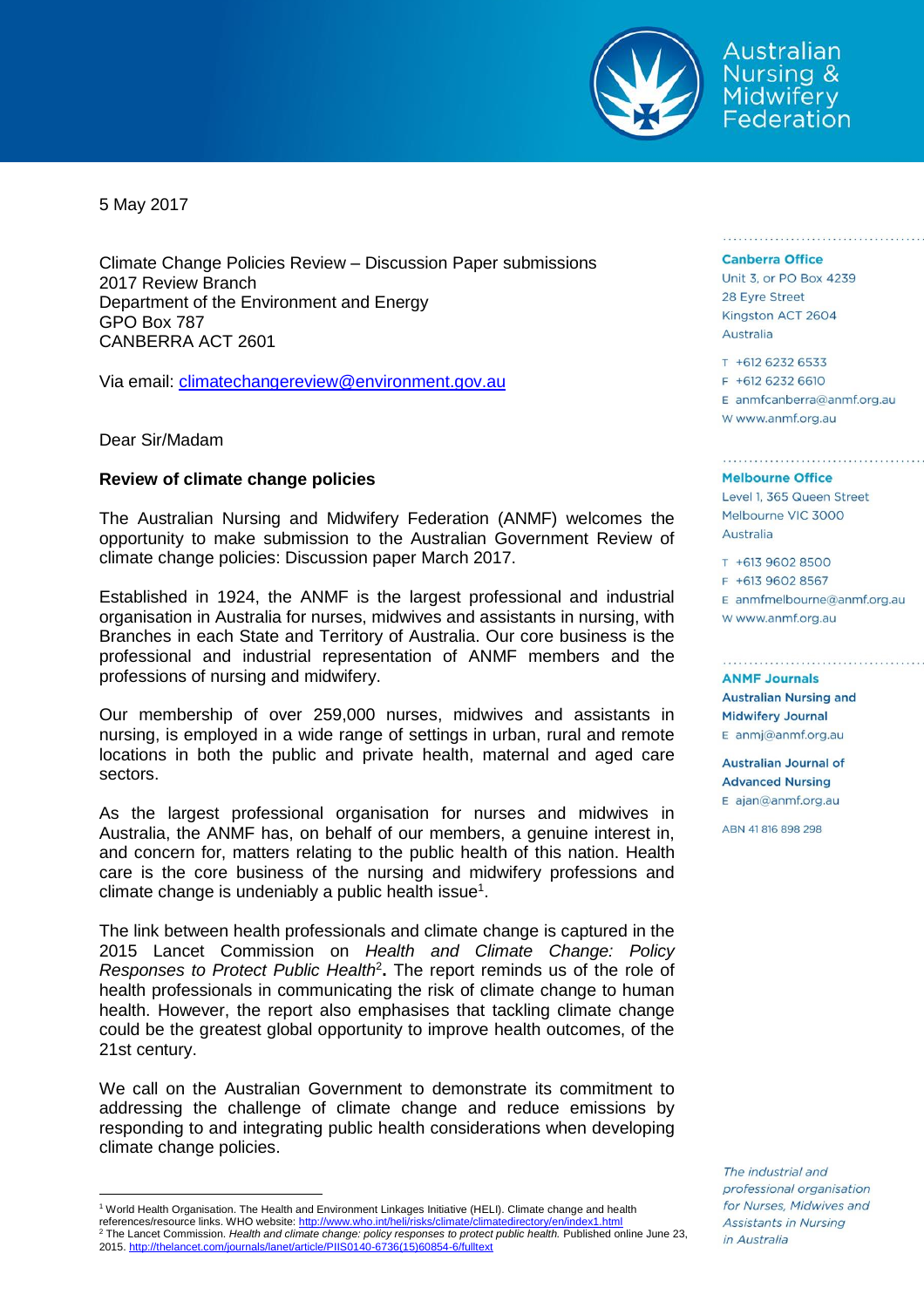As the foremost front-line health care professionals, nurses and midwives witness first hand the health consequences of changes in our natural environment. We see the impact of climate, and changing climate patterns, on the health of individuals and communities for whom we provide care. We see the direct effects from storms, drought, floods, bushfires, and heatwaves and the consequent human suffering.

There can also be indirect effects from these events when individuals are unable to manage their pre existing co-morbidities. This is due to reduced or no access to supplies (medicines), medical assistance, and loss of services and agriculture in affected areas.

Nurses and midwives experience the indirect impact on the persons for who we provide care caused by altered water quality, air pollution, changes to land use and ecological change; and, anguish over the senseless outcomes of these, such as mental illness, cardiovascular and respiratory diseases, infectious disease epidemics, injuries and poisoning, and the loss of homes, livestock, land and livelihood.

The message from nurses and midwives on their lived experience of health effects from climate change is put succinctly by a colleague from the United States when she says: "…We're talking about the health impact of what we're seeing with our patients. It's about real people."<sup>3</sup>

The ANMF has particular concern for the impact of climate change on people living in poverty and other vulnerable groups, such as people in rural and remote areas, and especially isolated Aboriginal and Torres Strait Islander communities.

Adverse health effects on individuals and communities will obviously also impact health systems and health care delivery, with the treatment of climate change-related health conditions adding to the burden of an already stretched Australian healthcare workforce. Nurses and midwives, as the largest cohort within this workforce, will take the brunt of this impact.

The devastation reported in the 2009 Victorian Bushfires Royal Commission, with 173 deaths and 430,000 hectares of land burnt, is a stark example of how a natural disaster event has impacted the physical and mental health and well–being of both the community and the nursing and midwifery workforce.

Response to the disaster relied largely on the nursing and midwifery workforce, to respond to the health needs of the community.

Some of the nursing and midwifery workforce response to the 2009 Victorian bushfires included:

- Emergency Departments provided care to more than 800 injured people;
- More than 130 people required hospital admission;
- Extra specialty care was provided with 296 nursing hours allocated over a 6 week period to the Victorian Alfred adult burns unit;
- Over 10,000 vouchers through the Victorian Bushfire Appeal Fund provided counselling for over 2400 people; and

 $\overline{a}$ <sup>3</sup> Domrose, C. The climate connection: Nurses examine effects of climate change on public health. Posted on Nurse.com on October 12, 2015. Retrieved from: <https://www.nurse.com/blog/2015/10/12/44479/>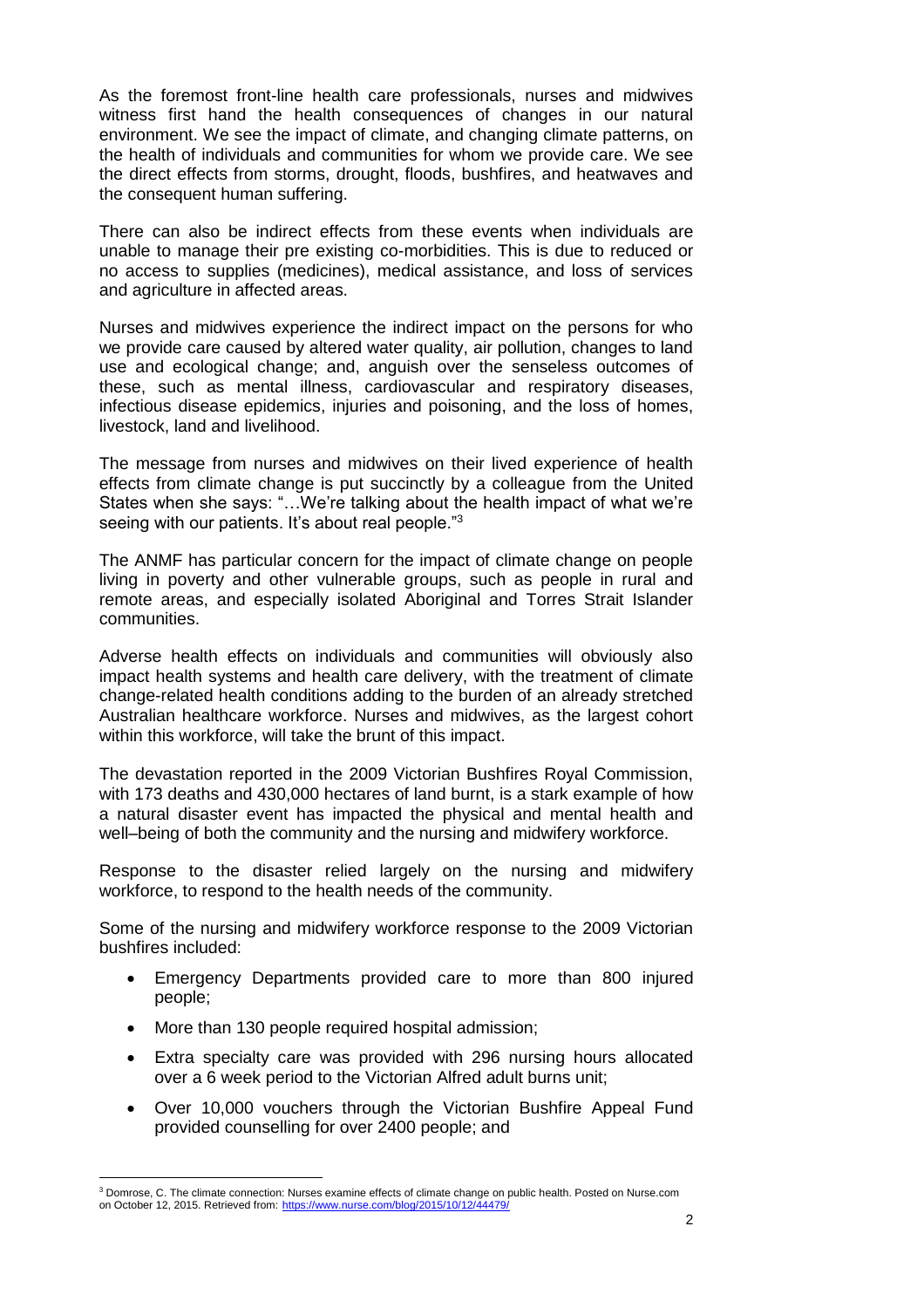Over 110 people received specific grief or bereavement counselling through 12 bereavement support groups.<sup>4</sup>

In November 2016 the Australian Government ratified the Paris Agreement. Within the preamble to that Agreement was a call to signing-on countries that "when taking action to address climate change, [they must] respect, promote and consider their respective obligations on … the right to health …".

We note, with regret, reports in December 2016 that Australia may not be on track to meet our Paris commitments.<sup>5</sup>

As outlined in the preceding paragraphs, the ANMF is an organisation whose members are integral to the health of this country. Improving the health of our community is the everyday business of our members. We therefore find it astonishing, and quite frankly negligent in the extreme, that the Australian Government climate change policy makes no mention of 'health'. And, throughout the commentary in the Discussion paper (2017) the word 'health' rates ONE mention, and that, not until page 25. Given the plethora of documented evidence on health effects of climate change, and our members' lived experiences, we find this inexcusable.

The absence of health as a central theme when considering and responding to climate change risks, is an oversight that threatens the future health and wellbeing of the community. Policies that underpin the measures to meet our Paris climate change commitments, must emphasise required actions to reduce harmful carbon emissions and must be driven by principles for preserving and improving the community's health. These principles must be embedded in policy.

We congratulate the South Australian and Victorian state governments for exploring opportunities for renewable clean energy solutions. Moving away from fossil fuels, in particular coal as an energy source that is harmful to human health is an essential solution. It will benefit both the community and environment, keeping Australia on track to meet the Paris commitments to reduce emissions and act on global warming.

# **A national strategy**

 $\overline{a}$ 

As a founding member of the Climate and Health Alliance (CAHA) $<sup>6</sup>$ , the ANMF</sup> contributed to the development of the CAHA document: *Towards a National Strategy on Climate Health and Well-being for Australia*. We urge the Australian government to take seriously the fact that climate change is having deleterious effects on the health of the very people the Government is charged to protect.

It is imperative the health risks of climate change and benefits to health of climate mitigation and adaptation actions, are the focus of the government's climate change policies. Further, we join with other CAHA members in arguing that this nation must have a comprehensive national strategy which places health as a central issue in all climate policies.

<sup>4</sup> Department of Premier and Cabinet. 2009 Victorian Bushfires Royal Commission final report. htent/article/22-html/867-2009-victorian-bushfires-royal-commission

<sup>5</sup> <http://www.abc.net.au/news/2016-12-09/australias-energy-policy-cant-meet-current-targets/8105386> 6 Climate and Health Alliance. CAHA website. National Strategy for Climate, Health and Wellbeing: <http://www.caha.org.au/national-strategy-climate-health-wellbeing>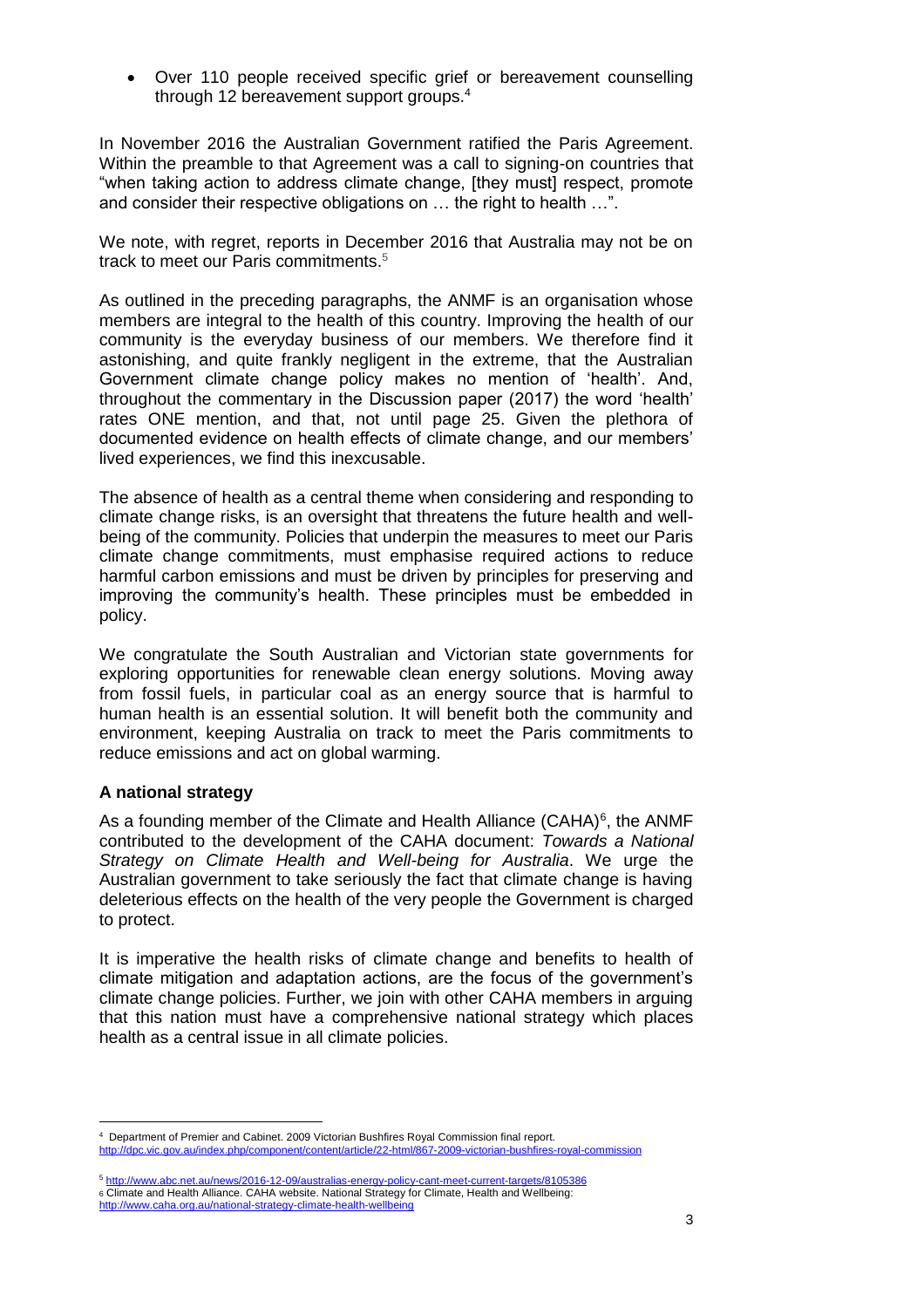The following are issues which should be included in the Government's climate change policies, within a national strategy:

## *Just transition*

The ANMF considers people and their health must have prime consideration in climate change policy. Policies should focus not just on economic benefits, but most especially on community sustainability, resilience and health – that is, the needs of people and families. This includes attention to strategies for 'just transition' to protect workers, families and communities in moving from dirty to clean energy sources. We, of course, acknowledge there is some urgency in transitioning from coal to renewable energy sources, due to adverse effects on the environment, public health and the economy from climate change. We want governments to take action to reduce and limit the release of carbon dioxide emissions from fossil fuels into the atmosphere.

However, this must be done through a planned process including genuine consultation with all parties concerned, especially the employees. It is critical the emissions reduction process is carefully planned, to protect the health and welfare of the workers involved, their families, and their communities. Health status and economic viability are key factors. Unemployment not only means loss of income it can have gravely adverse effects on the physical and mental health of the person concerned and also on their family who depend on that income and the community in which they live (which may well exist because of coal mining activity). For these reasons the ANMF urges the Government to include 'just transition' away from fossil fuel reliance within its climate change policies.

A low carbon economy provides an opportunity to develop clean energy jobs. Modelling conducted by the National Institute of Economic and Industry Research reported that with the right climate and energy policies, one million new jobs can be created while reducing Australia's climate pollution by 80 per cent from 2005 levels by 2040.<sup>7</sup>

# *Transparent planning*

The ANMF wants the Government to develop climate change adaptation plans for climate change management, and that these be developed in conjunction with the community and accessible by the community. These plans must centre on the impacts of climate change on people and their health. While the current Discussion paper (2017) is technically open to the public, the relatively short timeframe for consultation means that few within the community will actually know about, and participate in, the process.

The ANMF considers a national strategy will provide the transparency of actions called for in the Paris Agreement, to which Australia is a party, as well as facilitating tracking and reporting on progress, as required under the Agreement.

## **Health sector imperatives and opportunities**

## *Preparation of the health sector*

The ANMF advocates for a sustainable workforce and environmentally sustainable workplaces to deal with existing and future health effects of climate change. This means commitment to, and investment in, improvements to working conditions within the health and aged care sectors which already are, and will increasingly, feel the effects of health care issues resulting from

 $\overline{a}$ <sup>7</sup> Australian Conservation Foundation. *Jobs in a clean energy future.* <https://www.acf.org.au/jobs>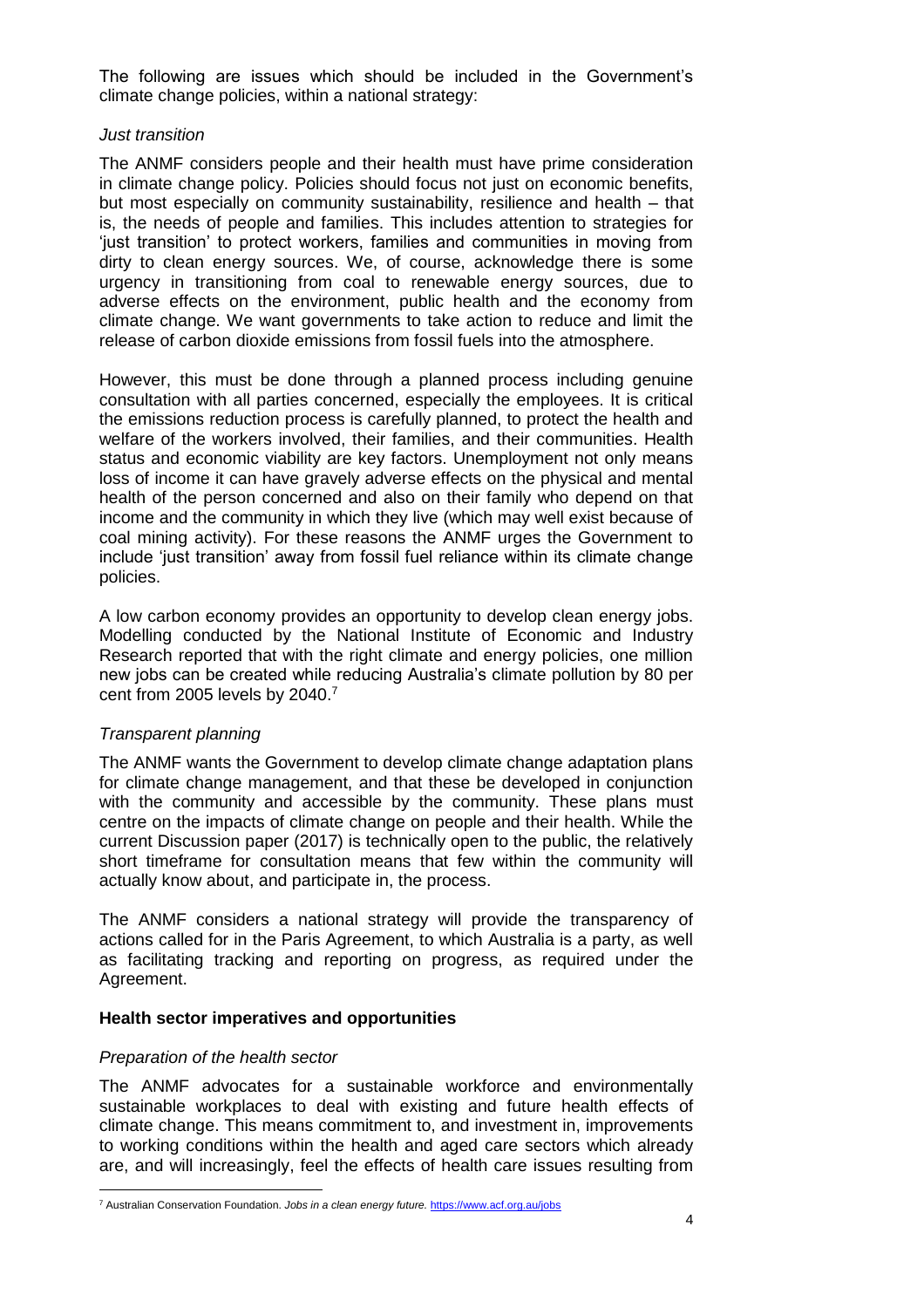climate change. Measures for investing in sustainable healthcare and preparing the health sector to deal with existing and future health effects of climate change include:

- appropriate skills mix designed to meet acute and chronic health and aged care needs,
- adequate numbers of qualified nurses and midwives that means instituting effective evidence-based workload monitoring systems, and
- ensuring disaster management plans are in place for natural disasters and epidemics.

Nurses and midwives in so many health facilities around the country are leading the way in introducing environmentally sustainable systems into their workplace practices. These initiatives should be acknowledged, applauded, replicated, appropriately funded, and included in climate change policies, throughout all health and aged care facilities and care delivery settings.

## *Health sector– waste management*

We note the discussion paper also omits any reference to the health sector in the context of managing waste generation and emissions reductions. This is an oversight when considering the investment in the health sector represents over 10% of GDP in 2014-2015. <sup>8</sup> Hospitals typically use two-and-a-half times more energy than commercial buildings.<sup>9</sup>

## *Health Care Without Harm*

Auditing health sector waste and emissions generated from health care delivery and acting to reduce the adverse health impacts of care delivery is critical and must be captured in climate policies to address the paradox; that health care delivery is causing harm.

We provide the following Victorian example to demonstrate the opportunities the health sector has in mitigating waste and emissions:

Reducing clinical waste and producing cost savings:

Health services are significant producers of waste, both hazardous and nonhazardous waste. In 2010/11 it was estimated Victorian public healthcare services generated 42,000 tonnes of solid waste per year. The cost of disposing of this waste was close to \$17 million, two-thirds of which was attributed to the treatment and disposal of clinical waste. <sup>10</sup> Disposing of clinical waste is many times more expensive than general waste, yet studies have found up to 90% of that waste gets classified incorrectly.<sup>11</sup>

Health service clinical waste is reported at between 15-22% of all waste<sup>12</sup>, reducing incorrect streaming of waste into clinical waste would present a major environmental and cost saving particularly as clinical waste has to be chemically treated or incinerated for safe disposal<sup>13</sup>.

 $\overline{a}$ <sup>8</sup> Australian Institute of Health and Welfare. Health expenditure Australia 2014-2015.

<http://www.aihw.gov.au/WorkArea/DownloadAsset.aspx?id=60129557188><br><sup>9</sup> NSW Nurses and Midwives Association. <u>http://www.nswnma.asn.au/hospital-takes-no-bull-approach-to-healthcare/</u> <sup>10</sup> Health Vic Sustainability [https://www2.health.vic.gov.au/hospitals-and-health-services/planning-](https://www2.health.vic.gov.au/hospitals-and-health-services/planning-infrastructure/sustainability/waste)

i<mark>nfrastructure/sustainability/waste</mark><br><sup>11</sup> Hospital and Healthcare Bulletin Sustainable perioperative practices – Reducing, reusing or recycling [http://www.hospitalhealth.com.au/news/hospital-departments/sustainable-perioperative-practices-reducing-reusing-](http://www.hospitalhealth.com.au/news/hospital-departments/sustainable-perioperative-practices-reducing-reusing-recycling/)

<sup>&</sup>lt;u>[recycling/](http://www.hospitalhealth.com.au/news/hospital-departments/sustainable-perioperative-practices-reducing-reusing-recycling/)</u><br><sup>12</sup> As reported in a selection of health services Environmental Sustainability Reports

<sup>13</sup> EPA Victoria Industrial Waste Resource Guidelines Clinical and Related Waste – Operational Guidacnce